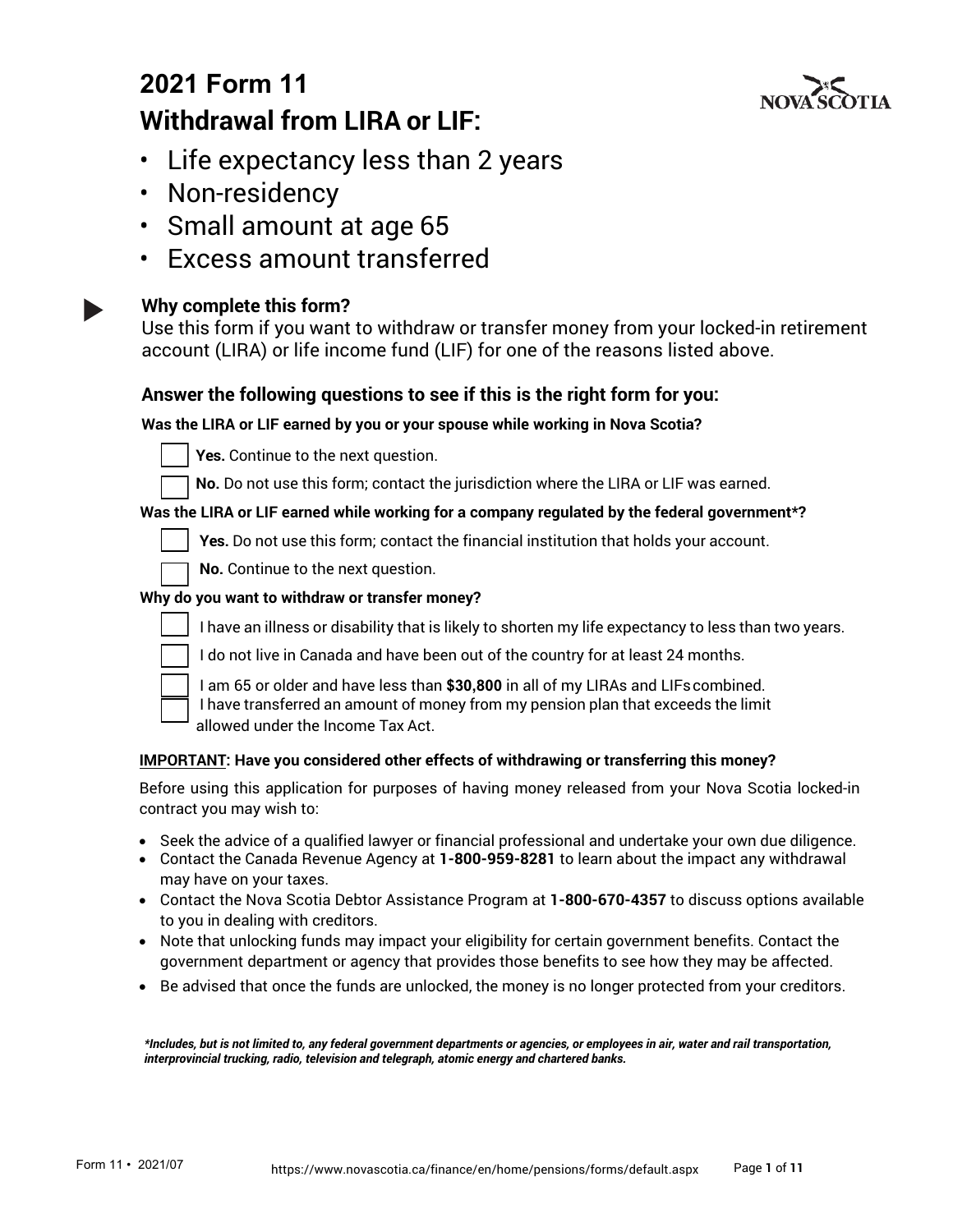# **Form 11 Withdrawal from LIRA or LIF**

### **1. Give your personal information**

|    |                                                               | Last name:                                           | First name:                                                                                                                                                                                            |  |  |  |
|----|---------------------------------------------------------------|------------------------------------------------------|--------------------------------------------------------------------------------------------------------------------------------------------------------------------------------------------------------|--|--|--|
|    |                                                               | Middle name:                                         | Date of birth (dd/mm/yyyy):                                                                                                                                                                            |  |  |  |
|    |                                                               | Mailing address:                                     | <u> 1989 - John Stein, amerikansk politiker (* 1989)</u>                                                                                                                                               |  |  |  |
|    |                                                               | Town or city:                                        | Postal code:                                                                                                                                                                                           |  |  |  |
|    |                                                               | Phone number:                                        |                                                                                                                                                                                                        |  |  |  |
| 2. |                                                               | <b>Give information about the LIRA or LIF</b>        |                                                                                                                                                                                                        |  |  |  |
|    |                                                               | LIRA or LIF account number:                          |                                                                                                                                                                                                        |  |  |  |
|    |                                                               |                                                      |                                                                                                                                                                                                        |  |  |  |
|    | Address:                                                      |                                                      | <u> 1989 - Andrea Station, amerikansk politiker (d. 1989)</u>                                                                                                                                          |  |  |  |
|    |                                                               |                                                      |                                                                                                                                                                                                        |  |  |  |
|    |                                                               |                                                      |                                                                                                                                                                                                        |  |  |  |
|    |                                                               |                                                      | 3. Where was the money in the LIRA or LIF transferred from?                                                                                                                                            |  |  |  |
|    | $\Box$                                                        | my pension plan with a former employer               |                                                                                                                                                                                                        |  |  |  |
|    | $\Box$                                                        |                                                      | a former spouse's pension plan after the breakdown of our relationship                                                                                                                                 |  |  |  |
|    | 4. Where was the pension earned by you or your former spouse? |                                                      |                                                                                                                                                                                                        |  |  |  |
|    |                                                               | Company name:                                        | <u> 1989 - Andrea Santa Andrea Santa Andrea Santa Andrea Santa Andrea Santa Andrea Santa Andrea Santa Andrea San</u>                                                                                   |  |  |  |
|    |                                                               | Province of employment:                              | <u> 1989 - Johann Stein, mars an de Britannich (b. 1989)</u>                                                                                                                                           |  |  |  |
|    |                                                               |                                                      |                                                                                                                                                                                                        |  |  |  |
|    |                                                               |                                                      | 5. Attach a copy of the most recent statement from your LIRA or LIF                                                                                                                                    |  |  |  |
|    |                                                               | Statement attached.                                  |                                                                                                                                                                                                        |  |  |  |
|    |                                                               |                                                      | 6. Attach one of the following declarations and supporting documents                                                                                                                                   |  |  |  |
|    | □                                                             | Statement (see page 5)                               | 6A1 Declaration in support of a withdrawal related to illness or disability (see page 4) and 6A2 Physician's                                                                                           |  |  |  |
|    | ⊔<br>$\Box$                                                   | (see page 7)                                         | 6B Declaration in support of a withdrawal by a non-resident of Canada (see page 6)<br>6C Declaration in support of a withdrawal after age 65, where the total value of all plans is less than \$30,800 |  |  |  |
|    | □                                                             |                                                      | 6D Declaration in support of a withdrawal related to an amount exceeding Income Tax Act limits (see page 9)                                                                                            |  |  |  |
|    |                                                               | 7. Attach an Owner's Certificate for the LIRA or LIF |                                                                                                                                                                                                        |  |  |  |

**Owner's certificate** attached, which is signed and witnessed (see page 10)

 $\bigoplus$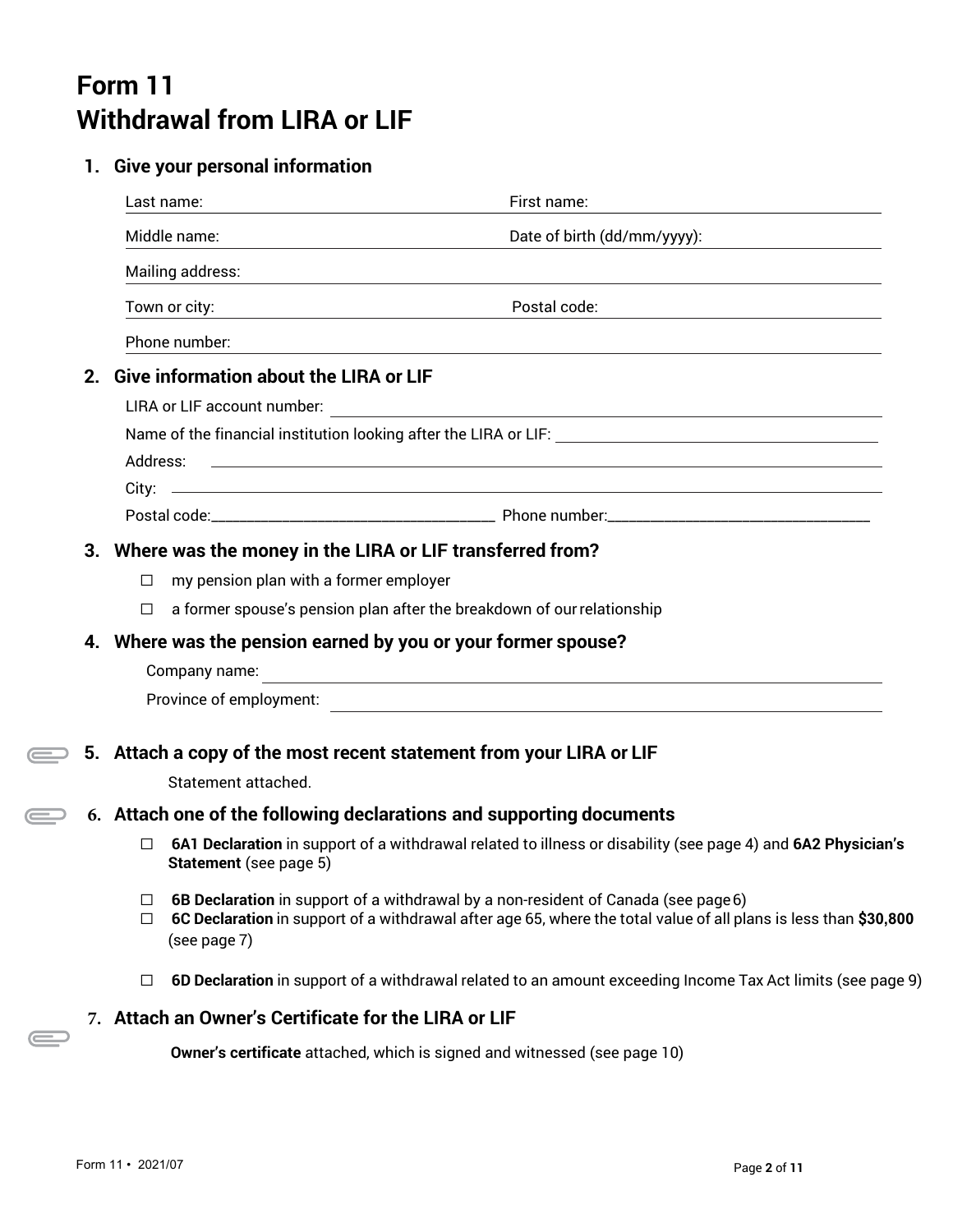# **Form 11 Withdrawal from LIRA or LIF**

**8. Attach a Spouse's Consent to the withdrawal or transfer, if needed Spouse's consent** attached, which is signed and witnessed (see page 11) I have no spouse as defined in the Pension Benefits Act (see our definition of spouse on page 12) Spousal consent is not required because I am completing a **6D Declaration in support of a withdrawal related to an amount exceeding Income Tax Act limits**—an excess amount (see page 9) **If you want to withdraw or transfer money from more than one LIRA or LIF**, you must fill out a separate application form for each account. It is an offence under the Criminal Code for anyone to knowingly make or use a false document with the intent *that it be acted upon as genuine. This form is approved by the Superintendent of Pensions under the Pension Benefits Act.*

### **9. Give this application to the financial institution that looks after your LIRA or LIF.**

**DO NOT** give this application to the Department of Finance and Treasury Board, Pension Regulation Division.

### **Questions? Email: pensionreg@novascotia.ca**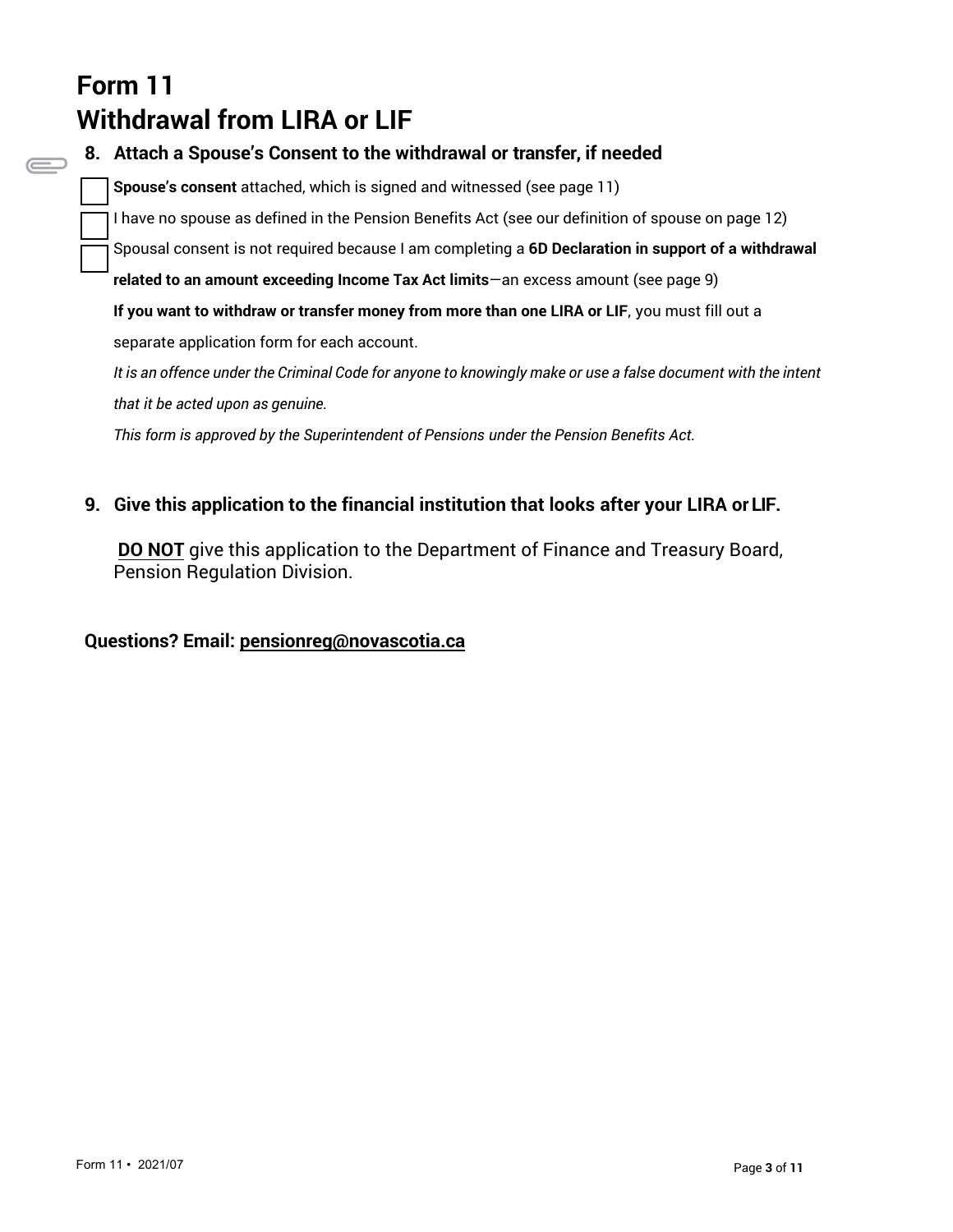# **Form 11- 6A1 Declaration in support of a withdrawal related to illness or disability**

**I declare** that I have an illness or disability that is likely to shorten my life expectancy to less than two years.

### **Declare the amount you want to withdraw**



### **Attach one of the following from your doctor**

 $\equiv$ 

☐ A **Physician's Statement** signed and completed by your doctor. (see page 5 of this form)

#### ☐ A **letter signed by your doctor** stating:

- that they are a physician licensed to practice medicine in the jurisdiction in which they practice and, if outside of Canada, include their license number and the name of the licensing body for the jurisdiction where they are licensed to practice
- that it is their opinion that you will likely live for less than two years due to your illness or disability.

**Signature of Applicant: Date (yyyy/mm/dd):**

#### **Declaration for Non-Residents of Canada:**

I declare that I reside outside of Canada and that I reside in the same jurisdiction as the physician providing their opinion that I will likely live for less than two years due to my illness or disability.

| Signature<br>of Applicant: | Date (yyyy/mm/dd): |  |
|----------------------------|--------------------|--|

**Time-sensitive material:** This application must be received by the financial institution that looks after the LIRA or LIF within 60 days of signing to be valid.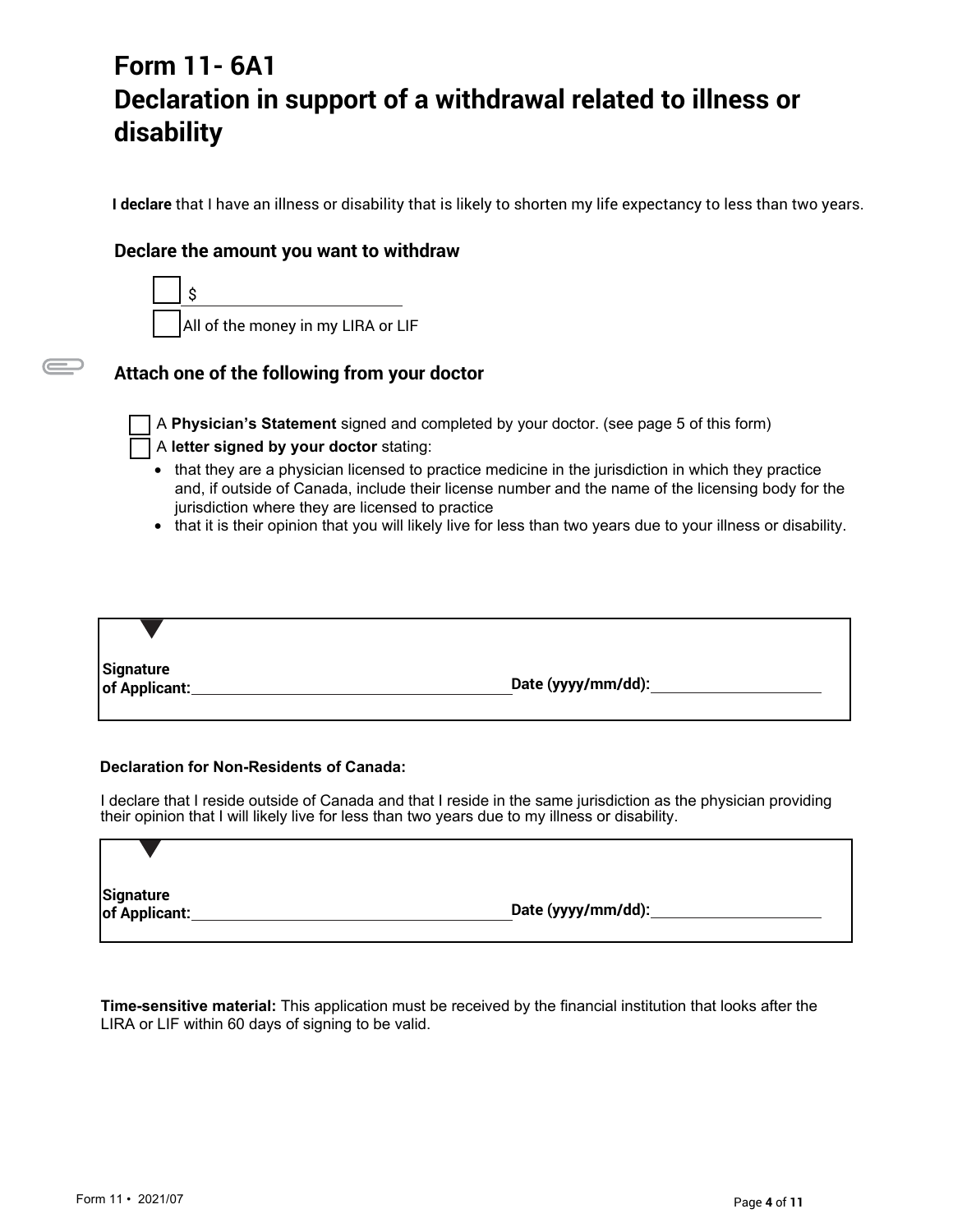# **Form 11- 6A2 Physician's Statement**

### **You may complete this form or give your opinion in another written format, such as a letter.**

#### It must contain the following statements:

- that you are a physician licensed to practice medicine in the jurisdiction in which you practice and, if outside of Canada, include your license number and the name of the licensing body for the jurisdiction where you are licensed to practice.
- that, in your opinion, the owner has an illness or disability that is likely to shorten their life expectancy to less than two years
- include your signature and date

### **Physician's information**

| Last name:   |               |
|--------------|---------------|
| First name:  | Middle name:  |
| Address:     |               |
| Postal code: | Phone number: |

### **Physician's statement**

I am a physician licensed to practice medicine in the jurisdiction in which I practice. In my opinion,

my patient (print the full name of your patient on the below line)

has an illness or disability that is likely to shorten their life expectancy to less than two years.

**Physician's**

**Signature : Date (yyyy/mm/dd):** 

**Time-sensitive material:** This application must be received by the financial institution that looks after the LIRA or LIF within 60 days of signing to be valid.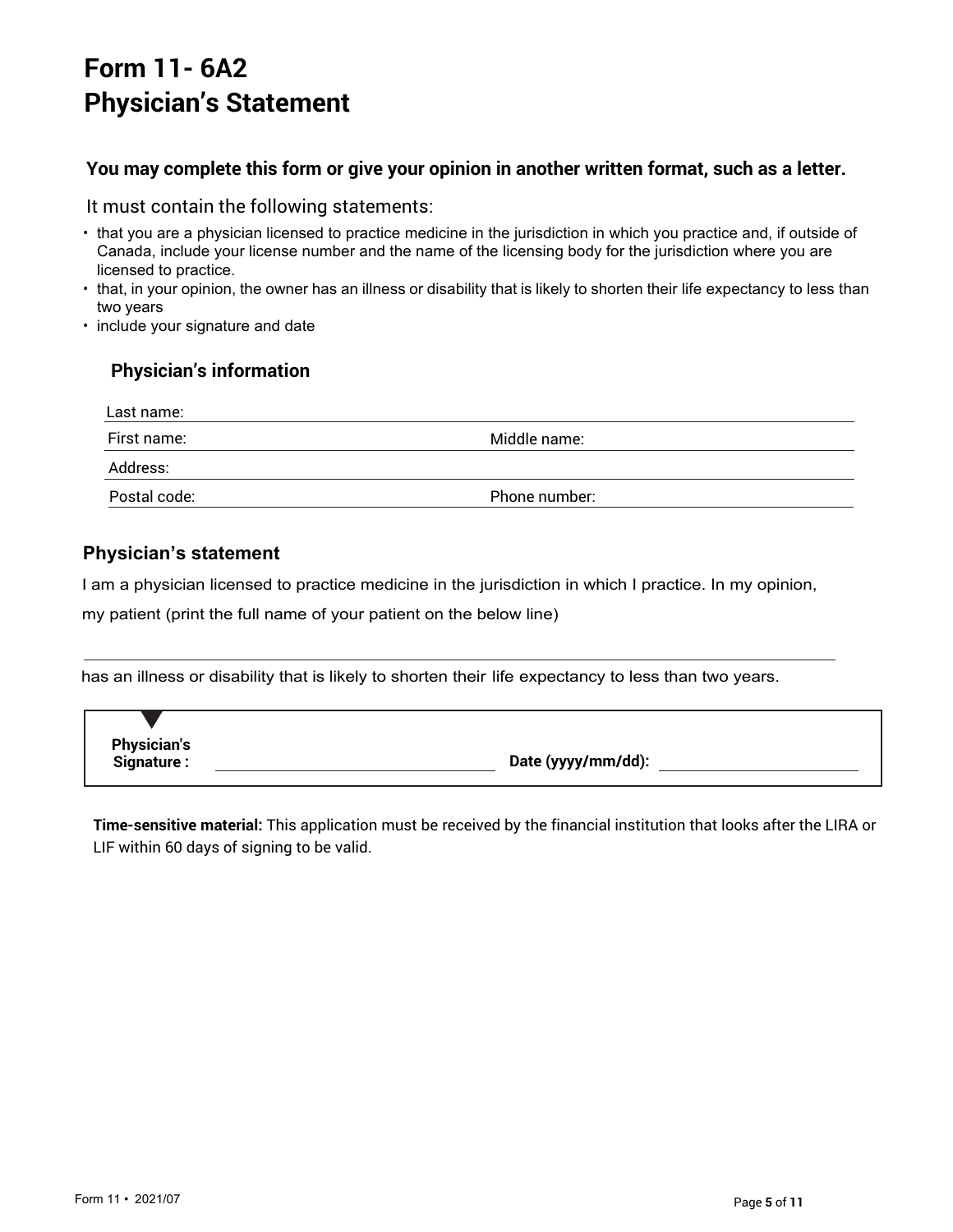# **Form 11- 6B Declaration in support of a withdrawal by a non-resident of Canada**

### I declare that

- . I am a non-resident of Canada under the Income Tax Act.
- . I do not live in Canada and have been out of the country for 24 months.
- · I left Canada on (yyyy/mm/dd):

## Declare the amount you want to withdraw



**Attach a copy of a letter from the Canada Revenue Agency stating that you are a non-resident of Canada under the Income Tax Act.** 

Letter attached.

 $\overline{\phantom{a}}$ 

| <b>Signature of</b><br><b>Applicant:</b> | Date (yyyy/mm/dd): |
|------------------------------------------|--------------------|

**Time-sensitive material:** This application must be received by the financial institution that looks after the LIRA or LIF within 60 days of signing to be valid.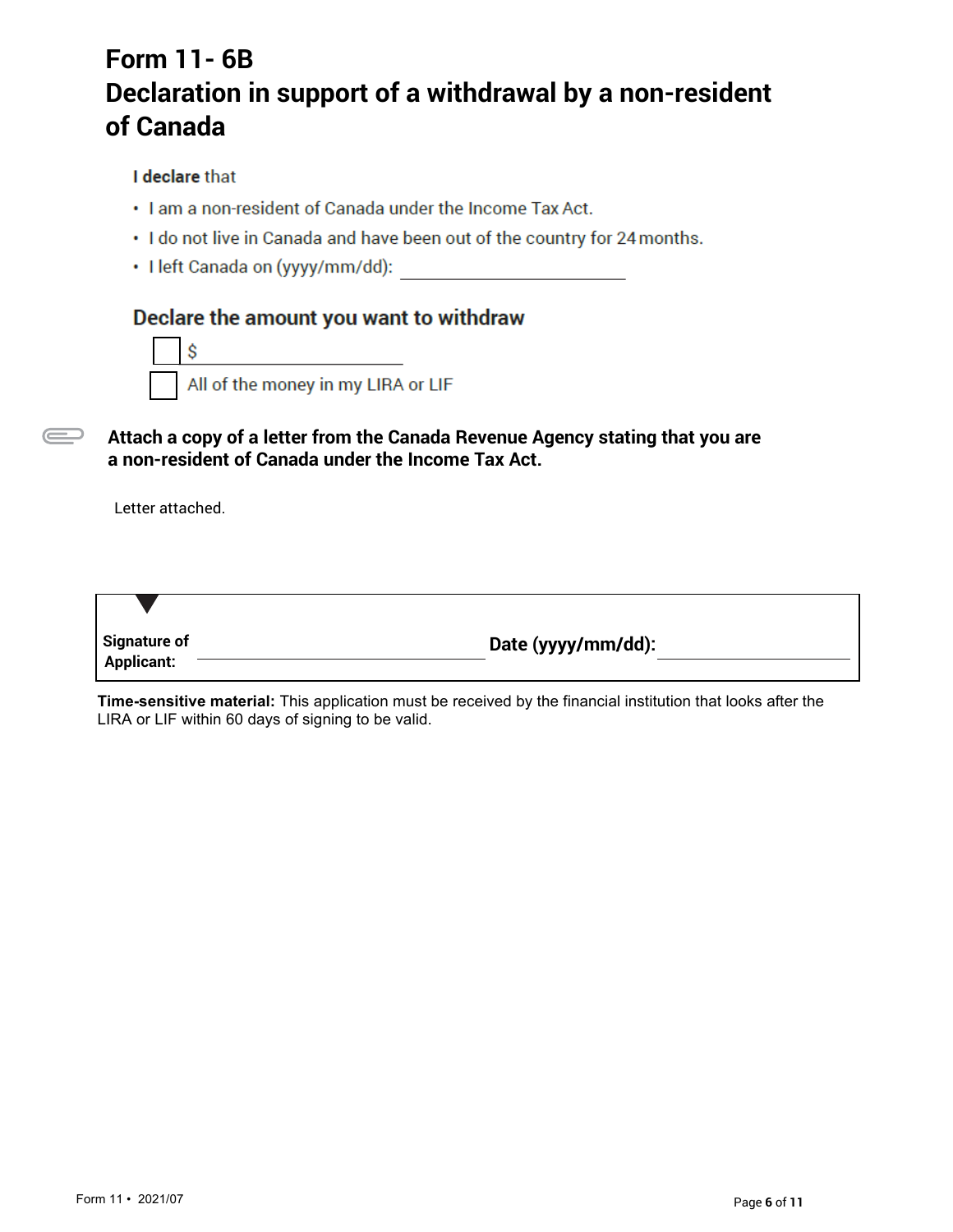# **Form 11- 6C Declaration in support of a withdrawal after age 65, where the total value of all plans is less than \$30,800**

**I declare** that

- I am 65 years or older.
- The total value of all of my LIRAs and LIFs is less than **\$30,800**.

in all of my Nova Scotia LIRAs and LIFs including

the one from which I want to withdraw money.

### **Calculate the total amount of money you have in all of your LIRAs and LIFs**

| <b>Financial institution</b><br>looking after the LIRA or LIF | Policy or account # | Date of most<br>recent | Value of all funds<br>held in LIRA or LIF |
|---------------------------------------------------------------|---------------------|------------------------|-------------------------------------------|
|                                                               |                     | statement              |                                           |
|                                                               |                     | (yyyy/mm/dd)           |                                           |
|                                                               |                     |                        | S                                         |
|                                                               |                     |                        | о                                         |
|                                                               |                     |                        | \$                                        |
|                                                               |                     |                        | S                                         |
|                                                               |                     |                        | S                                         |
| Total                                                         |                     |                        | S                                         |

**Note:** All statements recorded on this form must have been issued within the last 12 months.

### **1. Do you want to withdraw money or transfer it to an RRSP or RRIF?**

**Withdraw.** Go to question 2 **or Transfer.** Go to question 3

**2. Declare the amount you want to withdraw**

|                                            | All of the money in my LIRA or LIF |
|--------------------------------------------|------------------------------------|
| 3. Declare the amount you want to transfer |                                    |
|                                            | All of the money in my LIRA or LIF |

### **4. Give information about the RRSP or RRIF into which you want to transfermoney**

| Phone number: |
|---------------|
|               |

**Note:** Ask your financial institution about transferring identifiable and transferable securities.

| <b>Signature of</b> |                    |
|---------------------|--------------------|
| <b>Applicant:</b>   | Date (yyyy/mm/dd): |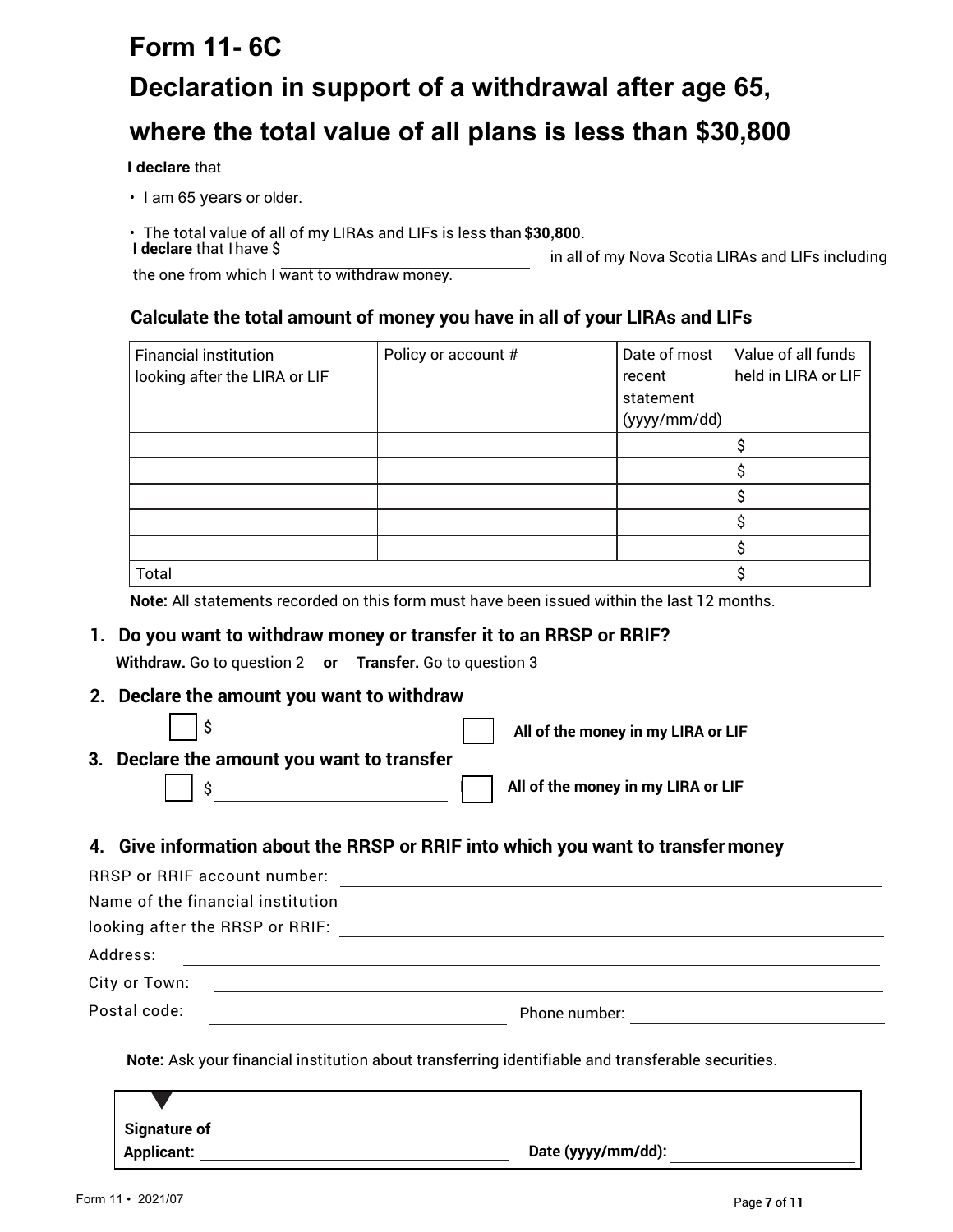# **Form 11 – 6D Declaration in support of a withdrawal related to an amount exceeding Income Tax Act limits**

### **1. Declare the amount you want to withdraw**

\$ , which is less than the maximum allowed.

The maximum allowed.

**Note:** The maximum allowed equals the amount that was transferred from your former pension plan into your LIRA or LIF that exceeded the Income Tax Act limit plus any income you earned on that excess amount. Contact the financial institution that looks after your LIRA or LIF and have them calculate this amount for you.

### **2. Attach a statement that sets out the excess amount that was transferred from your pension plan into your LIRA or LIF.**

Statement from the administrator of my former pension plan attached.

Statement from the Canada Revenue Agency attached.

I declare that I have withdrawn money from my pension plan and that the amount I withdrew exceeded the limit allowed under the Income Tax Act.

**Applicant: Date (yyyy/mm/dd):**

**Time-sensitive material:** This application must be received by the financial institution that looks after the LIRA or LIF within 60 days of signing to be valid.

**Signature of**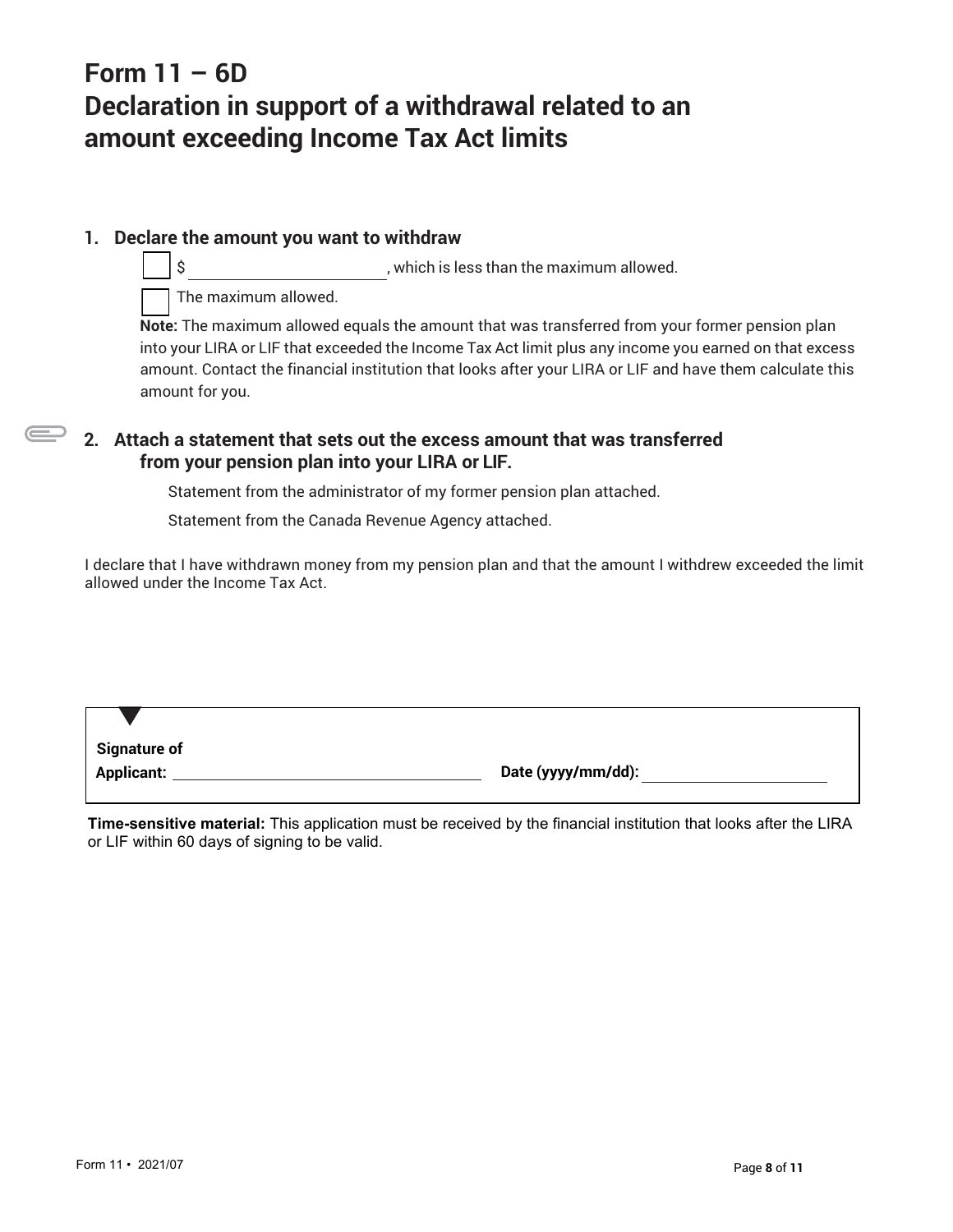# **Form 11-7 Owner's Certificate**

**I certify** that I own the LIRA or LIF named in this application and am applying to withdraw or transfer money from it.

**I certify** that on the date I sign this certificate, the following statement is true: (**Check only one**)

| I do NOT have a spouse. |
|-------------------------|
|                         |

 $\Box$  I have a spouse and have attached my spouse's consent to the withdrawal of money from my LIRA or LIF –Spousal Consent, page 10 of this form.

| I have a spouse, but we do not live together now and do not intend to live together again in the future, |
|----------------------------------------------------------------------------------------------------------|
| and my spouse has given a Form 8 Spousal Waiver of Death Benefit under a LIRA or LIF to my financial     |
| institution in relation to this money.                                                                   |

 $\Box$  I have a spouse, but we do not live together now and do not intend to live together again in the future, and my spouse is not entitled to any part of the money in the LIRA or LIF because of a court order or domestic contract.

 $\Box$  I have a spouse but all the money in my LIRA or LIF was originally earned by my former spouse under his or her pension plan, and I became the owner of that money as a result of the breakdown of our relationship.

**I certify** that all of the information in this application is true, complete, and correct.

**I understand** that, in addition to the amount that I have applied to withdraw or transfer from my LIRA or LIF, applicable taxes will be withheld.

**I understand** that any money withdrawn from my LIRA or LIF will no longer be protected from my creditors.

| <b>Signature of Applicant:</b> | Date (yyyy/mm/dd): |
|--------------------------------|--------------------|
| <b>Signature of witness:</b>   | Date (yyyy/mm/dd): |

This consent must be signed before a witness who must be at least 18 years of age. They must see you sign the form, sign above, date, and complete the *Witness' Information* below immediately after seeing you sign and date this form.

### **Give information about the witness**

| Last name:       |              |  |
|------------------|--------------|--|
| First name:      | Middle name: |  |
| Mailing address: |              |  |
| Town or city:    | Postal code: |  |
| Phone number:    |              |  |

**Time-sensitive material:** This application must be received by the financial institution that looks after your LIRA or LIF within 60 days of signing to be valid.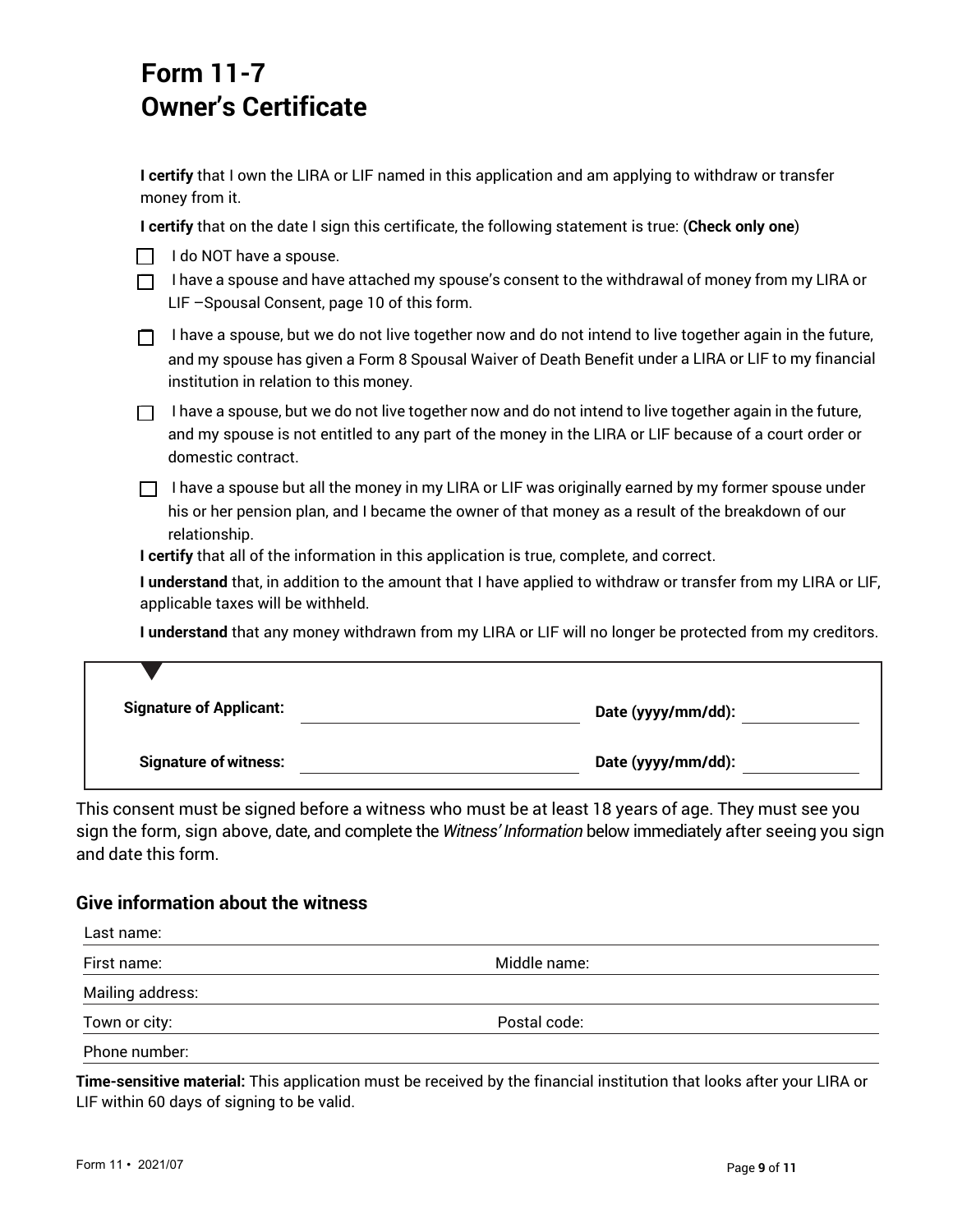# **Form 11 – 8 Spouse's Consent to Withdrawal or Transfer**



**To be completed by the spouse** referred to in the Owner's Certificate portion of this application. Before signing this consent, you should speak to a lawyer about your rights and the legal consequences of signing this consent.

### **Spouse's information**

| Last name:                                                                                             |                                                                                                                                                                                                                                                                                                                                                                                                                                                                                                                                                                                                                                                                                                                                                                                                                                                                                                                   |
|--------------------------------------------------------------------------------------------------------|-------------------------------------------------------------------------------------------------------------------------------------------------------------------------------------------------------------------------------------------------------------------------------------------------------------------------------------------------------------------------------------------------------------------------------------------------------------------------------------------------------------------------------------------------------------------------------------------------------------------------------------------------------------------------------------------------------------------------------------------------------------------------------------------------------------------------------------------------------------------------------------------------------------------|
| First name:                                                                                            | Middle name:                                                                                                                                                                                                                                                                                                                                                                                                                                                                                                                                                                                                                                                                                                                                                                                                                                                                                                      |
| Mailing address:                                                                                       |                                                                                                                                                                                                                                                                                                                                                                                                                                                                                                                                                                                                                                                                                                                                                                                                                                                                                                                   |
| Town or city:                                                                                          | Postal code:                                                                                                                                                                                                                                                                                                                                                                                                                                                                                                                                                                                                                                                                                                                                                                                                                                                                                                      |
| Phone number:                                                                                          |                                                                                                                                                                                                                                                                                                                                                                                                                                                                                                                                                                                                                                                                                                                                                                                                                                                                                                                   |
| Spouse's consent<br>application.<br>application.<br>our relationship breaks down or if the owner dies. | I am the spouse (as defined on page 11 of this form) of the owner of the LIRA or LIF named in this<br>I understand that the owner is applying to withdraw or transfer money from the LIRA or LIF named in this<br>I understand that the owner must have my consent to withdraw or transfer the money from the LIRA or LIF.<br>I understand that I do not have to give my consent-it is my choice to consent or not to consent.<br>I understand that while this money is kept in the LIRA or LIF, I may have a right to a share of this money if<br>I understand that when money is withdrawn or transferred from the LIRA or LIF, I may lose any right that I<br>have to a share of the money that is withdrawn or transferred.<br>I consent to the owner's application to withdraw or transfer money from the LIRA or LIF.<br>I give my consent by signing and dating this consent in the presence of a witness. |
| Signature:                                                                                             | Date (yyyy/mm/dd):                                                                                                                                                                                                                                                                                                                                                                                                                                                                                                                                                                                                                                                                                                                                                                                                                                                                                                |
| <b>Signature of witness:</b>                                                                           | Date (yyyy/mm/dd):<br><b>Other than Spouse</b>                                                                                                                                                                                                                                                                                                                                                                                                                                                                                                                                                                                                                                                                                                                                                                                                                                                                    |

This consent must be signed before a witness who must be at least 18 years of age. They must see you sign the form, sign above, date, and complete the *Witness' Information* below immediately after seeing you sign and date this form. **The witness cannot be your spouse.** 

### **Give information about the witness**

| Last name:       |              |  |
|------------------|--------------|--|
| First name:      | Middle name: |  |
| Mailing address: |              |  |
| Town or city:    | Postal code: |  |
| Phone number:    |              |  |

**Time-sensitive material:** This application must be received by the financial institution that looks after your LIRA or LIF within 60 days of signing to be valid.